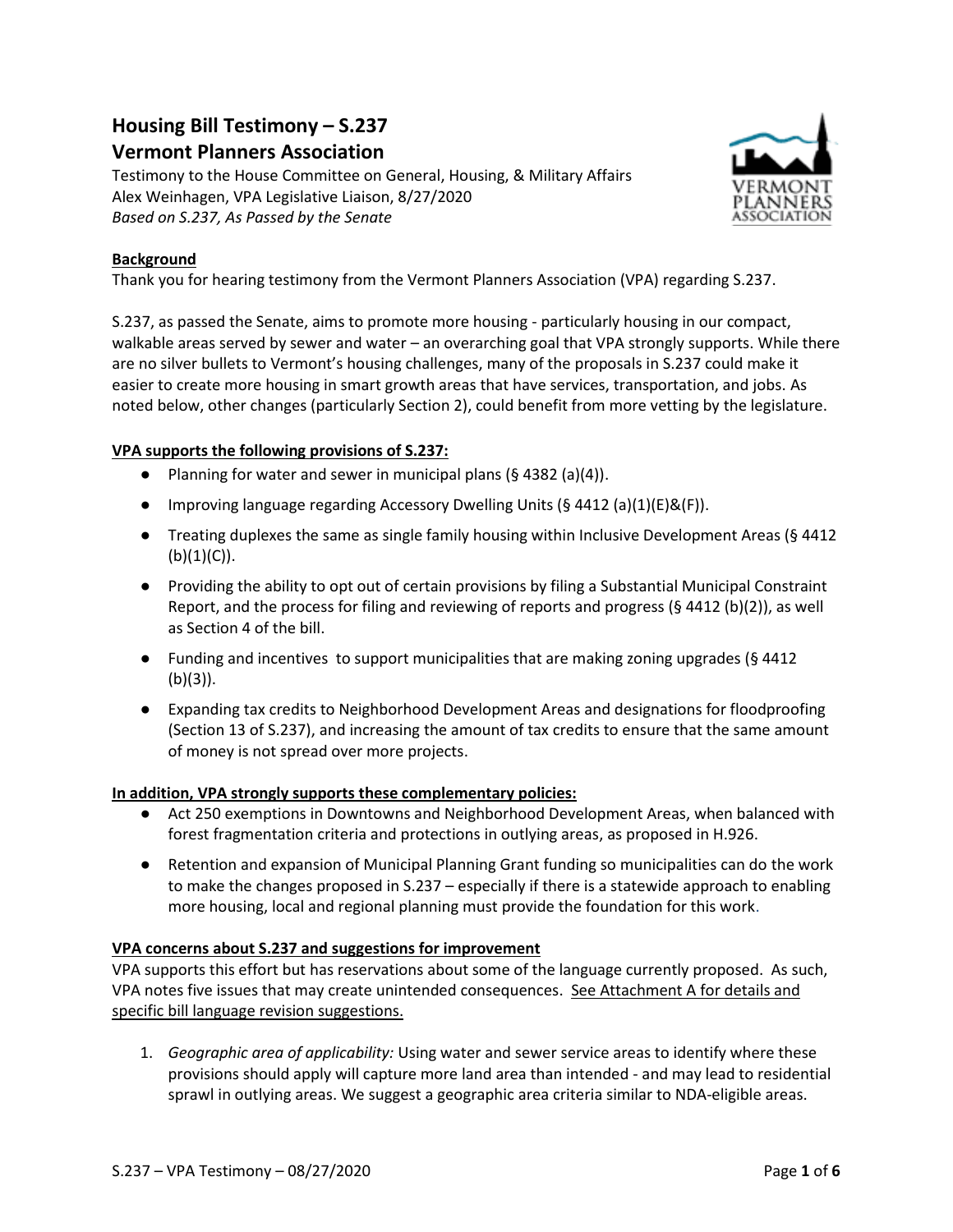- 2. *Use of minimum lot size to achieve compact downtown/village form*. Minimum lot sizes will not achieve the desired form in communities of all scales, and as proposed could deter municipalities from developing wastewater infrastructure. Instead, we recommend using development density thresholds to provide development in ways that fit each community.
- 3. *Elimination of conditional use review for multi-unit dwellings*: "Character of the area," one of the standards that is part of conditional use review, is unfortunately sometimes used to exclude multi-family housing. To address this, we support eliminating only the "character of the area" review for 3- and 4-unit dwellings within districts that allow multi-unit dwellings. We recommend that the bill retain a municipality's ability to use conditional use review for other legitimate project impacts such as traffic, parking, fire safety, noise levels, etc.
- *4. Enforceability of the proposed changes to 24 VSA §4412 under fair housing provisions:* If housing bylaws are discriminatory, Chapter 117 has a way to challenge the validity of the bylaws (24 VSA §4453). It should be made clear that any changes and additions to 24 VSA §4412 will be legally enforceable under 24 V.S.A. § 4412.
- 5. *Lack of clarity on the criteria and intention of the Substantial Municipal Constraints Report:* We recommend that details be developed on what the report must include, and how it will be used.

#### **Municipal regulations are one piece of our housing approach**

VPA recognizes that while important factors, zoning and other regulations are hardly the only barriers to the creation of affordable housing. The Vermont-specific guide *[Enabling Better Places: A Zoning Guide](https://accd.vermont.gov/content/zoning-for-great-neighborhoods)  [for Vermont Neighborhoods](https://accd.vermont.gov/content/zoning-for-great-neighborhoods)*, which aims to promote more smart growth housing, notes that "bylaw reform is not a silver bullet". Adequate infrastructure, the cost of labor and materials, and financing for housing that is affordable are all additional challenges. We hope that the legislature will continue its work on these pieces of the puzzle as well, and we thank you for your efforts.

*Enabling Better Places* was only released in July 2020 by the VT Department of Housing and Community Development and the Congress for New Urbanism, so several useful approaches (including the guide's "principles of bylaw reform") are not reflected in S.237's approach.

Furthermore, any approach to housing, particularly one that represents a more uniform statewide regulatory approach, should start with good planning and collaboration with municipalities and others in the housing community. VPA supports a more coordinated statewide system of planning (through the state designation programs, for example) and permitting (for example, with Act 250 and state permits).

#### *About the Vermont Planners Association*

*VPA is a non-profit advocacy and educational organization of over 150 planners and related professionals. We are dedicated to the advancement of community planning in Vermont at the local, regional, and state levels, to foster vibrant communities and a healthy environment. We are a section of the Northern New England Chapter of the American Planning Association. More information is available on online at [https://nne.planning.org/sections/vermont.](https://nne.planning.org/sections/vermont) Our membership is diverse, including municipal planners, regional planning commission staff, private planning consultants, state planning professionals, etc. We also work to coordinate VPA's advocacy and education with other groups involved in planning policy such as VAPDA (VT Association of Planning & Development Agencies), VLCT, and the Agency of Commerce and Community Development.*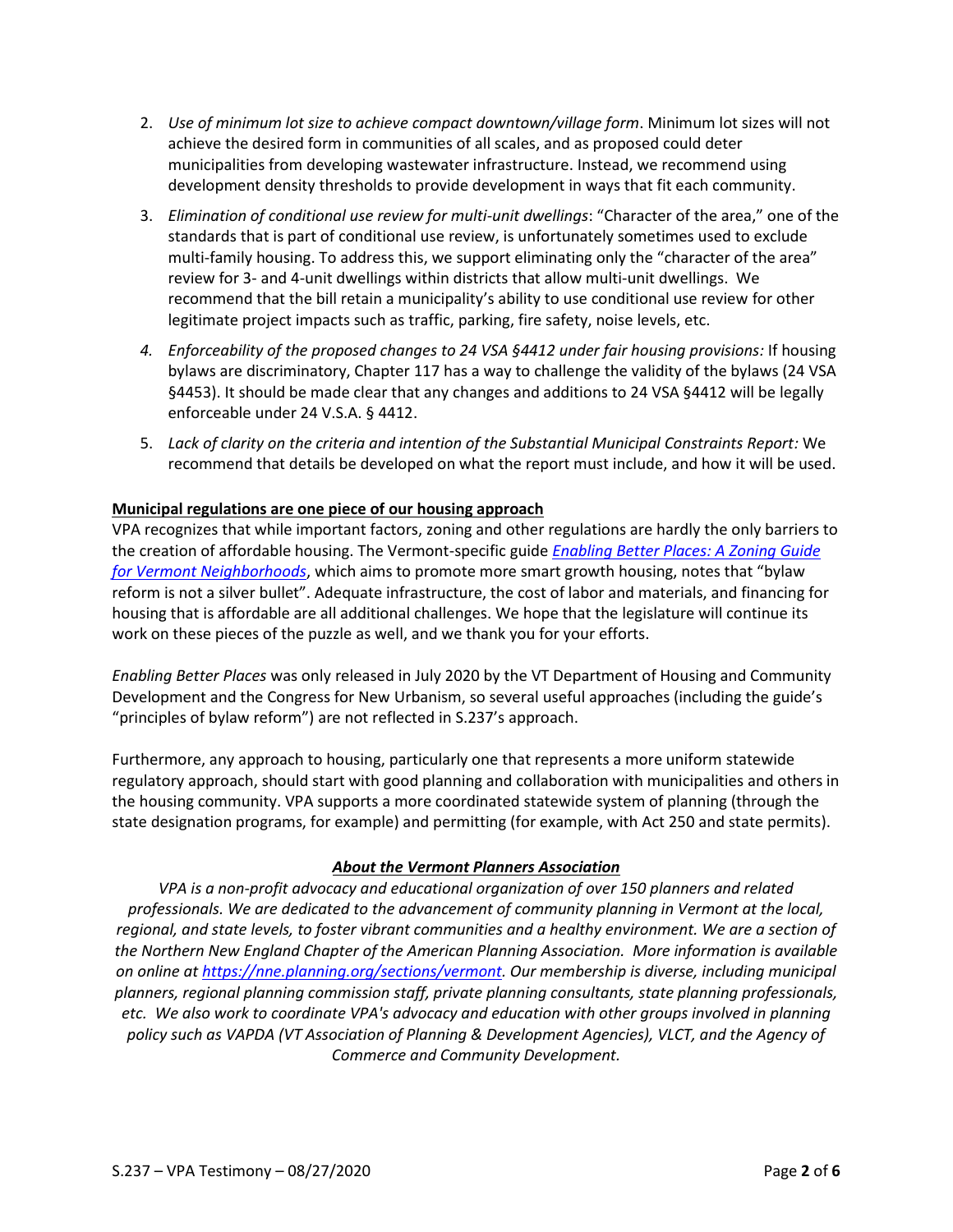# **Housing Bill Testimony – S.237**

## **Vermont Planners Association**

Testimony to the House Committee on General, Housing, & Military Affairs **Attachment A – Technical Analysis and Suggested Bill Language Revisions** Alex Weinhagen, VPA Legislative Liaison, 8/27/2020 *Based on S.237, As Passed by the Senate*



This supplementary document to VPA's testimony on S.237 provides technical analysis of the five topics of concern, as well as specific recommended changes to improve these aspects of the bill.

- 1) **More tightly define locations within which inclusive housing provisions apply (Section 2, page 5, 4412(b)(1)(A))**
	- Overlay water or water and sewer service areas with State designation programs; specifically the following:
		- Designated Village Centers plus ¼ mile buffer
		- Downtowns plus ½ mile buffer
		- Neighborhood Development Areas
		- Growth centers
		- New town centers plus ½ mile buffer
	- With exceptions for those areas that are subject to:
		- flood hazard and fluvial erosion area bylaws adopted pursuant to 24 VSA 4424;
		- bylaws protecting known natural resource constraints identified in a duly adopted and regionally approved local plan.
	- Using the boundaries of the state designated areas, plus an appropriate buffer and consideration for natural resource constraints, focuses the proposed change in more compact centers, and helps avoid sprawl.
	- While this may seem to represent a limited amount of area, this captures:
		- All of Vermont's designated downtowns, growth centers, and new town centers
		- 48 of the 195 designated village centers that have water and sewer service.
	- Most importantly, this approach avoids unintentionally capturing areas with infrastructure that are unsuitable for compact residential development.
		- Example: Stowe's wastewater service area extends far beyond its designated downtown and village planning areas, as well as the  $\frac{1}{2}$ - and  $\frac{1}{2}$ -mile buffer zones eligible for NDAs. As drafted, S.237 would enable development for approximately 4.5 miles outside of downtown Stowe along VT-108 (Mountain Road), including some environmentally sensitive areas lacking year-round transportation connectivity.
		- Example: Hinesburg nearly doubled the land area zoned for higher density housing in 2009 – an expanded village growth area. With that said, its water and wastewater service area still includes portions of town outside of this area, which serve historic industrial businesses (e.g., Iroquois Manufacturing) and the state's largest high school (Champlain Valley Union High School). These areas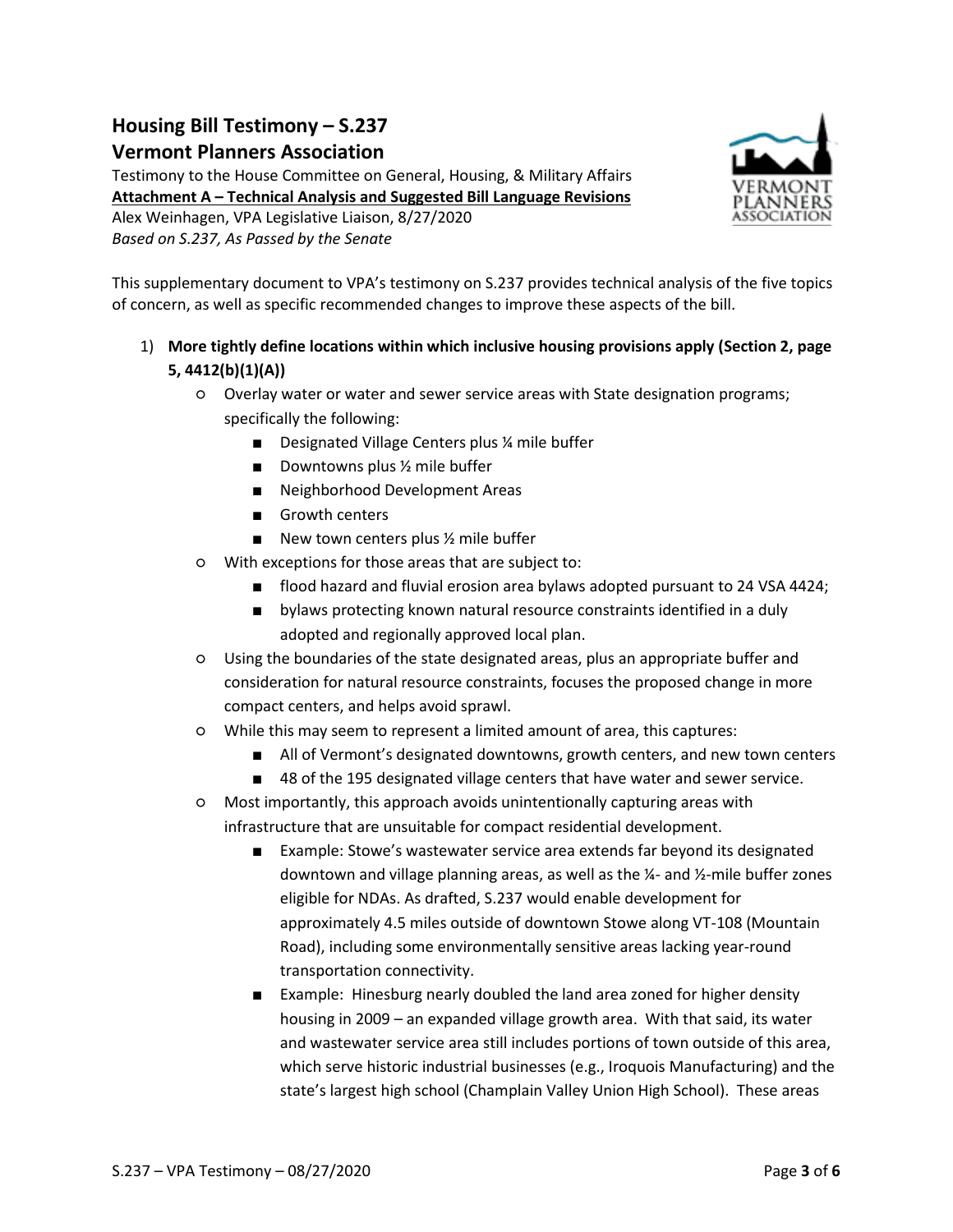allow for water/wastewater connection, but are zoned for much lower residential density in order to focus dense housing closer to services in the village. Hinesburg currently has over 200 units of new housing (including affordable and senior housing) in its local development review process for the village growth area. It makes no sense to undermine this progress and redirect limited water/wastewater capacity to high density development across outlying portions of the service area.

○ Retain the provision of S.237 that requires that "residential uses be served by and able to connect to a water or water/wastewater system operated by a municipality" (emphasis added). This is important to avoid a statutory assumption that privately owned and operated systems are appropriately planned and sited for permanent housing development (e.g., mountaintop resorts). "Municipality" would include fire districts operated independent of municipal government.

#### **2) Use minimum densities instead of minimum lot sizes to encourage creation of new housing.**

- Mandating a minimum size for the creation of new lots is not the best way to promote more housing. Instead, using a minimum residential density provides options for "missing middle" (and often more affordable) housing types, including both singlefamily homes or multi-family homes on a lot.
	- i) For example, in Winooski there is no minimum lot size due to the implementation of form-based code (FBC). FBC more closely regulates building and streetscape design to achieve a certain community feel and function, rather than lot size and setbacks.
	- ii) Another example is the Village of Hyde Park, where local zoning encourages the creation of housing that recreates the "house plus carriage house" form by allowing multiple buildings on a single lot, most of which are rented as full dwelling units (not just ADUs), and some are used for commercial purposes.
- Suggested bill language Section 2, page 5, 4412(b)(1)(A):

*(A) No bylaw shall have the effect of prohibiting the creation of housing with a minimum net<sup>1</sup> density of:*

*(i) 4 dwelling units per acre within any regulatory district allowing residential uses served by and able to connect to a water system operated by a municipality; or*

*(ii) 8 dwelling units per acre within any regulatory district allowing residential uses served by and able to connect to a water and sewer system operated by a municipality.*

<sup>&</sup>lt;sup>1</sup> The NDA guidance (and many individual communities' zoning bylaws) define net density to exclude areas with natural resources constraints (slopes greater than 25%; wetlands, floodways, and streams; rare and irreplaceable natural areas; etc.) to avoid overbuilding in areas that otherwise would not be appropriate for development. Net density can also include areas of setbacks, streets, parking, and recreation spaces or ancillary structures so as not to penalize developers for including these important amenities.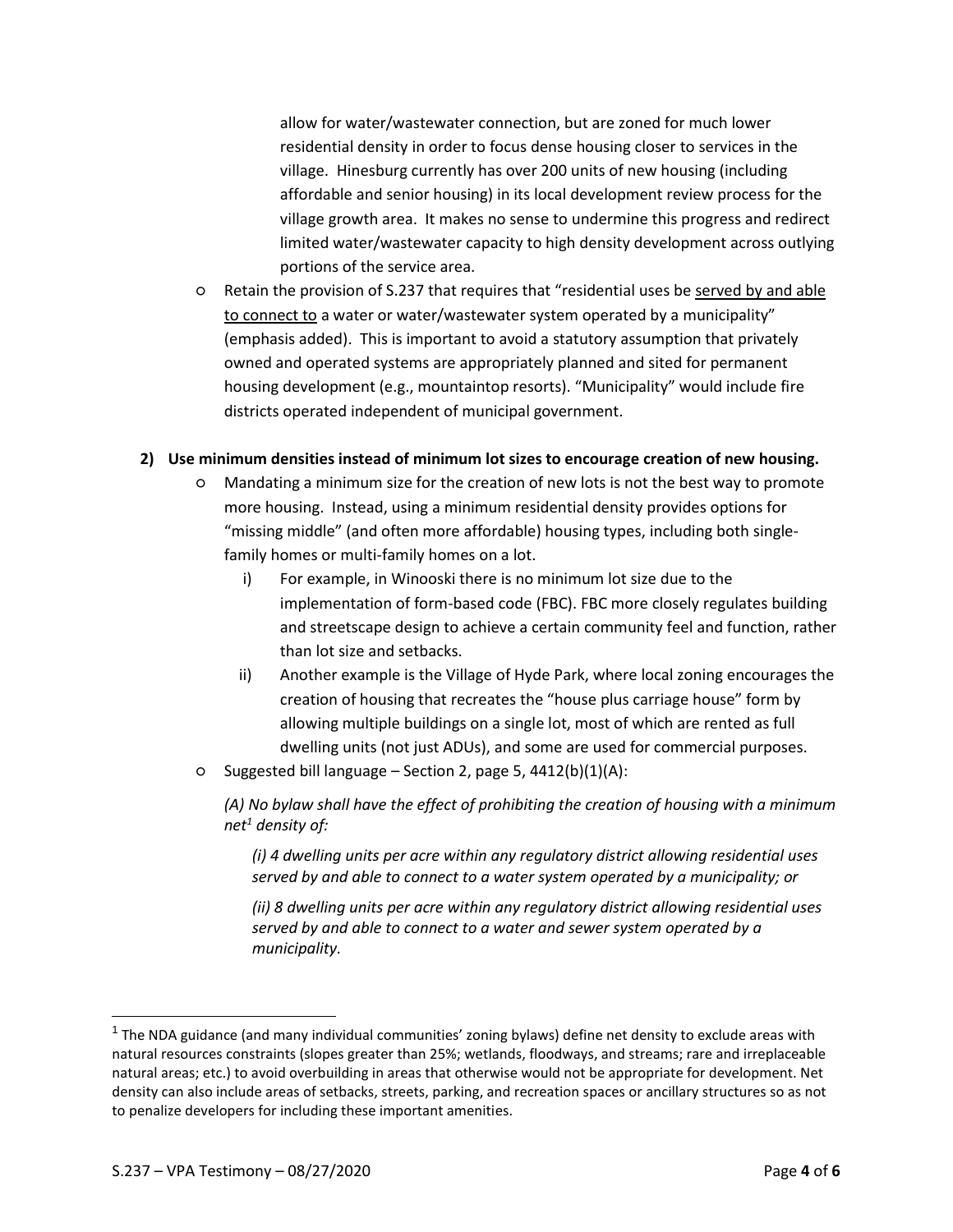○ Note that this change would not require landowners to develop small lots or specific densities; it just enables them to do so. However, it would prohibit municipalities from having zoning bylaws that *disallow* development at this minimum density.

#### 3) **Revise language promoting Multi-Unit Dwellings**

- "Character of the area," a common standard within conditional use review, is unfortunately sometimes used as an exclusionary zoning mechanism. As such, VPA supports eliminating "character of the area" review for 3- and 4-unit dwellings within districts that allow multi-unit dwellings. This would retain a municipality's ability to utilize conditional use review for legitimate project impacts – e.g., access and parking management, fire safety, municipal services, historic preservation and design review.
- The following suggestion from VPA, in **bold underline,** modifies S.237, Section 2, page 2, 4412(a)(1)(D):

*(1) Equal treatment of housing and required provisions for affordable housing.*

*(D) Bylaws shall designate appropriate districts and reasonable regulations for multiunit and multifamily dwellings. No bylaw shall have the effect of excluding these multiunit or multifamily dwellings from the municipality. Within any regulatory district that allows multiunit residential dwellings, no bylaw shall have the effect of prohibiting condition approval of multiunit residential dwellings of with four or fewer units as an allowed, permitted use, or of conditioning approval based on the character of the area.*

### **4) Address new inclusive development provisions under § 4453: Challenges to Housing Provisions in Bylaws**

- 24 V.S.A. § 4412 (Equal Treatment of Housing) provides the basis and criteria for legally challenging a municipal bylaw as exclusionary under § 4453 (Challenges to Housing Provisions in Bylaws). While rarely invoked, § 4453 offers the only remedy in statute (sometimes referred to as "the builders remedy") to challenge such bylaws. § 4453 is not currently referenced at all in S.237 as passed by the Senate, possibly as an oversight.
- $\circ$  Any proposed amendments to § 4412(a) e.g., with regard to multifamily dwellings should be understood (and clearly stated) as additional criteria to legally challenge an exclusionary bylaw. References to  $\S$  4412(a) as amended should be updated in tandem under § 4453 as a housekeeping change.
- Under the current draft of the bill, § 4453 **does not necessarily apply** to proposed elements of § 4412(b) with regard to "Inclusive Development" – e.g., minimum lot size or density requirements. If the intent is that Equal Treatment of Housing does in fact apply to § 4412(b), additional changes to § 4453 would be needed.
- **5) Include specific criteria for consideration in the Substantial Municipal Constraint report, and clarify how the report will be used.**
	- It is unclear whether constraints other than water and sewer capacity would be considered seriously in this process. These include capacity and availability of: